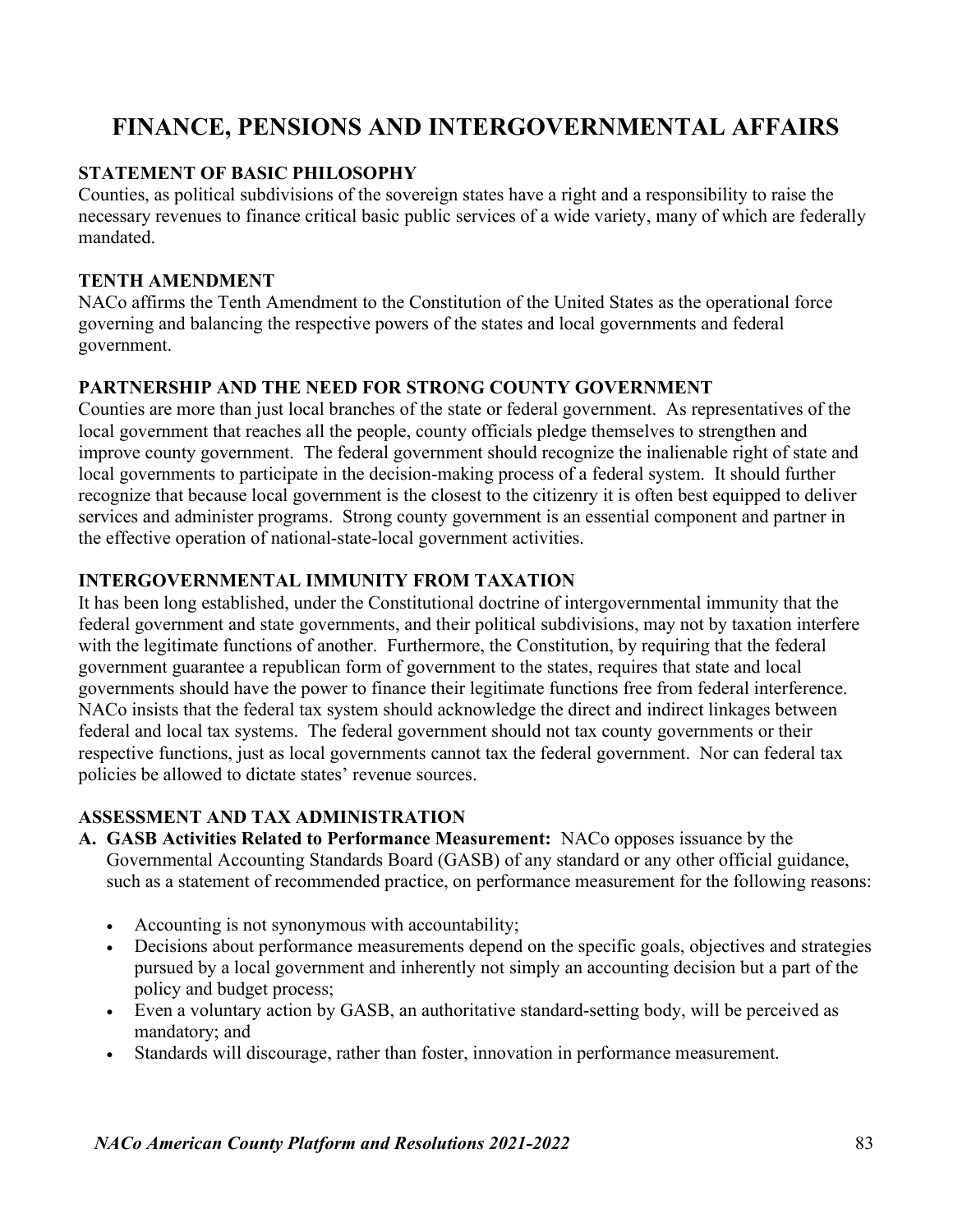B. Tax Exemption for Municipal Bonds: NACo supports the right of counties to issue governmental debt for essential public services by marketing bonds to investors with interest on such bonds remaining totally exempt from federal taxation. Just as federal debt is exempt from local taxes, county governments vigorously oppose any action in the context of tax reform or deficit reduction that would directly or indirectly tax, under the federal income tax, interest on state or local government municipal bonds, or would place these bonds in an inferior competitive position with federal debt instruments and corporate securities. NACo asserts that tax-exempt bonds are a critical tool for budgeting and financing of long-range investments in the infrastructure and facilities necessary to meet public demand for government services. NACo opposes restrictions that would drive up the cost of issuing tax-exempt bonds. NACo endorses simplifications that would ease existing burdensome restrictions on tax-exempt financing.

NACo supports the use of direct subsidy bonds (e.g. Build America Bonds and Recovery Zone Bonds) as additional financing options for county governments but not as a replacement for traditional taxexempt municipal bonds.

- C. Public Purpose: Counties should have the right to determine the public purposes to be financed by their bonds. The tax-exempt nature of tax-exempt bonds should be safeguarded when they meet a public purpose that benefits the community as a whole, not merely as individuals, regardless of ownership. Ownership or the employing power of those who operate a facility should not be the criteria by which public purpose is defined. However, eligibility for tax-exempt bonds should rest on a test of public purpose, defined in the following manner. A public purpose should be met:
	- When a general purpose state or local government's general revenues have been used to finance a purpose or service over an historic period prior to issuance of a bond for a project determined to be necessary to the provision of such a purpose or service, or
	- When local governments carry out a public service as directed by a federal mandate, e.g., jail overcrowding, clean air or water, or
	- Where a bond issue is proposed by the local government and meets state and/or local requirements for bond approval. This process should not be used to override Congress' acts that certain facilities should not be eligible for tax-exempt financing.
- D. Delinquent Tax Bonds: Counties should be allowed to issue tax exempt bonds to cover the cost of uncollected and delinquent real property tax bills.

#### ACCESS TO THE TAX-EXEMPT MARKET

When considering any legislation which would have an impact on the municipal bond market, Congress should ensure that access of state and local governments to the existing tax-exempt market should not be impaired. NACo supports legislative and regulatory efforts to assist state and local governments in accessing the municipal bond market during times of crises.

#### CATEGORIES OF TAX-EXEMPT BONDS

Tax-exempt bonds fall into three major categories: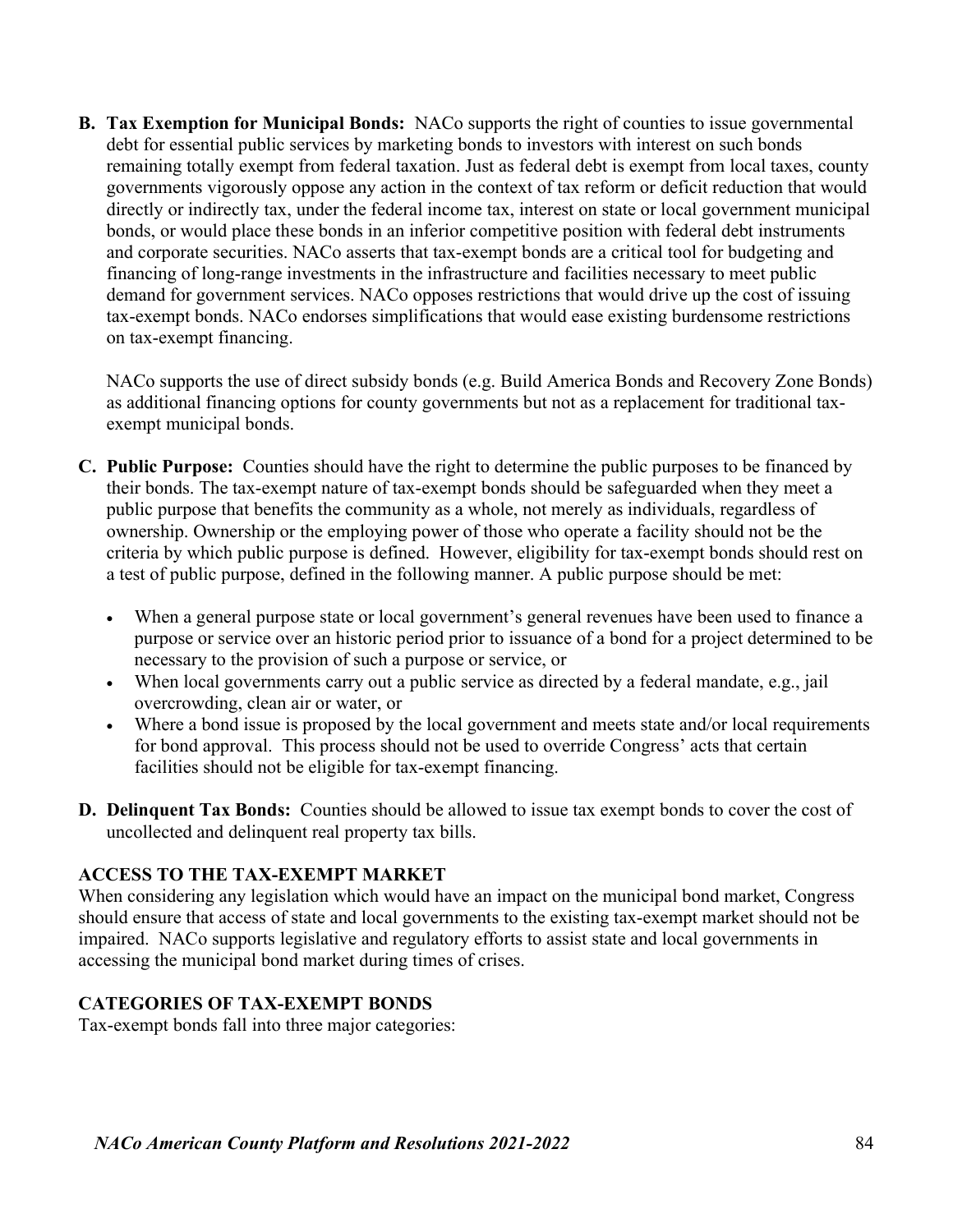- Governmental Bonds: Governmental bonds should meet at least one of the above three public purpose tests and their ultimate credit should be pledged from the general revenues of the local government that is the issuer of the bond.
- Partnership/Private Activity Bonds: Tax-exempt bonds that fall into this category are treated differently from governmental bonds in that they are subject to state-by-state volume limitations based on the population of the state. Partnership bonds are issued on behalf of a governmental body for public purposes that meet one or more of the above three tests. However, they differ from governmental bonds because they have no claim on the general tax revenues and are largely financed through the revenues generated by the project itself. Furthermore, the bond proceeds benefit a larger percentage of the private sector than the proceeds of governmental bonds. Examples of projects that may generally fall into this category are moderate to low income single family housing and small scale highly targeted economic development.
- Special Exceptions: Special exceptions should be made for multifamily housing, solid waste facilities, renewable energy improvements, energy efficiency, water conservation and efficiency projects, and they should not be subject to volume caps.

### 501(C)(3) NON-PROFIT ORGANIZATION BONDS

These are bonds that are issued by authorities created by a government on behalf of organizations that qualify for tax-exempt status under the federal tax code and Internal Revenue Service regulations. They are tax-exempt because they are deemed to perform a charitable service and help government to address the burdens of public service in a progressive manner. Therefore, these organizations should be eligible to use tax-exempt bonds as a capital financing tool as long as they meet certain public service requirements. These bonds are subject to the following restrictions and requirements that distinguish them from purely governmental bonds:

- Non-Profit Hospitals: Section  $501(c)(3)$  non-profit hospitals should be required to meet appropriate Medicaid/charity care tests in return for the benefit received from using tax-exempt bonds. As long as they provide an appropriate percentage of their services to the uninsured or underinsured their bonds should not be subject to penalties or to the volume cap for all other 501(c)(3) institutions currently authorized under the Tax Reform Act of 1986.
- Non-Profit Long-Term Care Facilities: Section  $501(c)(3)$  non-profit long-term care facilities for the elderly, disabled, or terminally ill patient (e.g., AIDS), should continue to be subject to the current volume cap unless, on a case by case basis, they meet appropriate Medicaid/charity care tests.

#### EXEMPTION FROM THE ALTERNATIVE MINIMUM TAX

Interest earned on tax-exempt bonds should be exempt from the federal Alternative Minimum Tax (AMT). This exclusion should also apply to 'excess' corporate book income, to the extent that it includes interest earned on tax-exempt bonds.

#### REFUNDING

NACo opposes restrictions on counties' ability to refinance their bonds at lower interest rates, which can save taxpayers millions of dollars.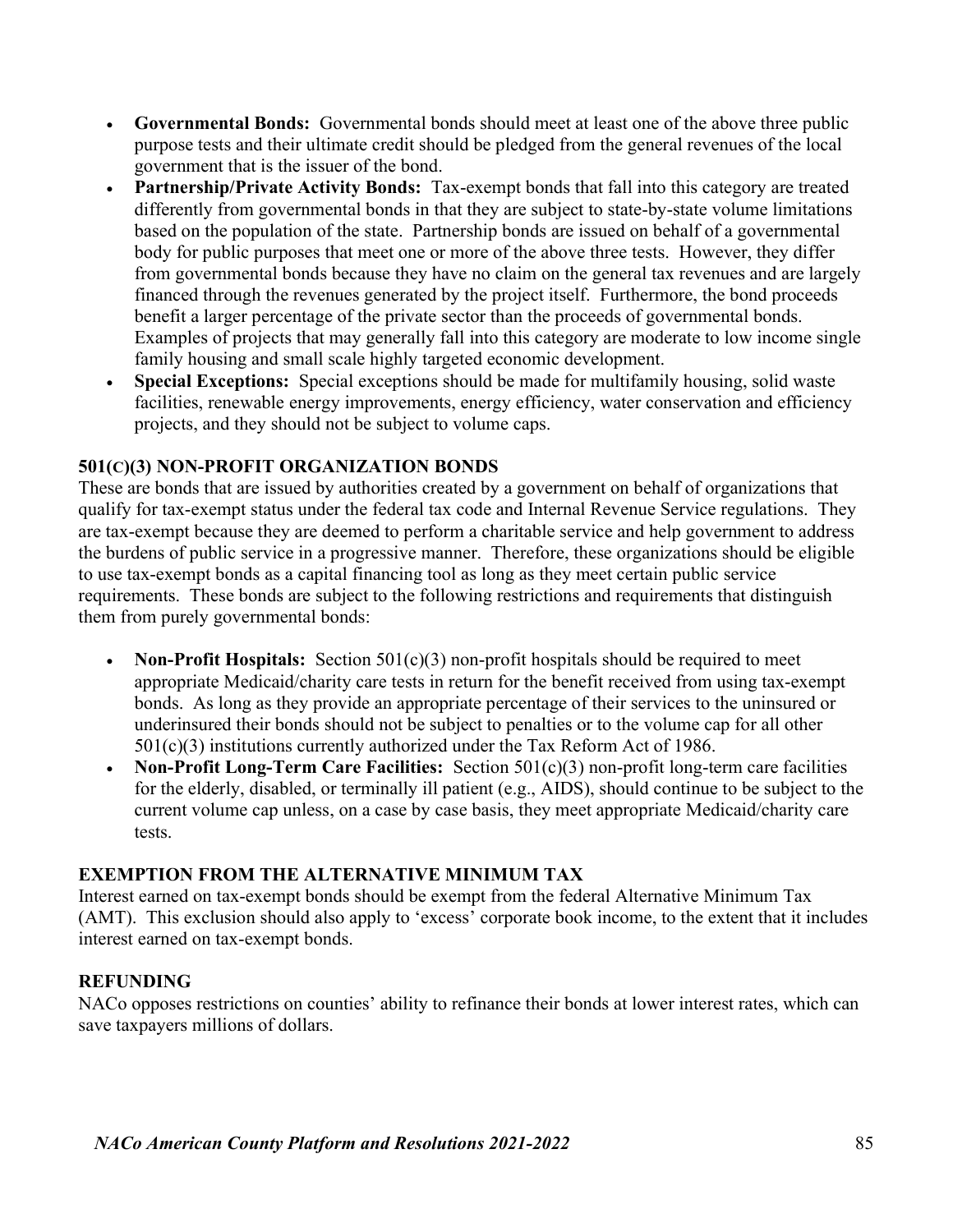# DISCLOSURE OF INFORMATION BY MUNICIPAL BOND ISSUERS

NACo recognizes the need for full disclosure of all relevant information concerning a county's financial condition to potential investors, citizens, and other parties interested in municipal bonds. NACo opposes federally imposed standards for county financial accounting and reporting and supports those principles put forth by the GASB.

NACo supports disclosure guidelines developed by the Government Finance Officers Association and the GASB in cooperation with public interest groups and urges county governments to adhere to these guidelines.

# ARBITRAGE RATES

NACo opposes requirements that non-abusive arbitrage earnings from investments of bond proceeds in higher yielding securities be rebated to the United States Treasury. The federal government should amend the U.S. tax code to provide simpler and more flexible criteria to determine whether arbitrage has been earned in using tax-exempt bond proceeds.

# SIMPLIFICATION OF TAX-EXEMPT BOND STATUTES

NACo urges Congress to simplify current tax-exempt bond statutes and that the legislation includes provisions to:

- Raise the small-issuer arbitrage rebate;
- Establish an arbitrage rebate safe harbor with a three-year spend out for construction projects;
- Raise the small-issuer bank interest deduction exception; and
- Repeal the five percent unrelated or disproportionate use rule.

# MANDATED INFRASTRUCTURE FACILITY BONDS

NACo urges Congress to create a new category of bonds called Mandated Infrastructure Facility Bonds to assist states, counties, and cities in financing federal infrastructure mandates. The bonds would not be subject to arbitrage requirements, state-wide volume caps or limitations on advance refunding.

# CREDIT ASSISTANCE

Any credit assistance program should be automatically applicable to all legitimate state and local borrowing and should not be subject to elaborate administrative procedures.

# EQUALIZATION IN FEDERAL GRANTS

The distribution of federal grants should reflect relative inequalities among recipient governments in program needs and in the fiscal capabilities to meet these needs with the following:

- Appropriateness and Feasibility: Appropriate agencies of the federal government should be required to examine those grant programs that distribute funds directly to local governments or support local projects, in order to assess the extent to which variations in local fiscal capabilities should be recognized in their distribution and appraise the feasibility of administering effective and equitable equalization provisions in such grants;
- Periodic Review of Need Indices: The departments and agencies responsible for administering federal grant programs should be required to review periodically the adequacy of the need indices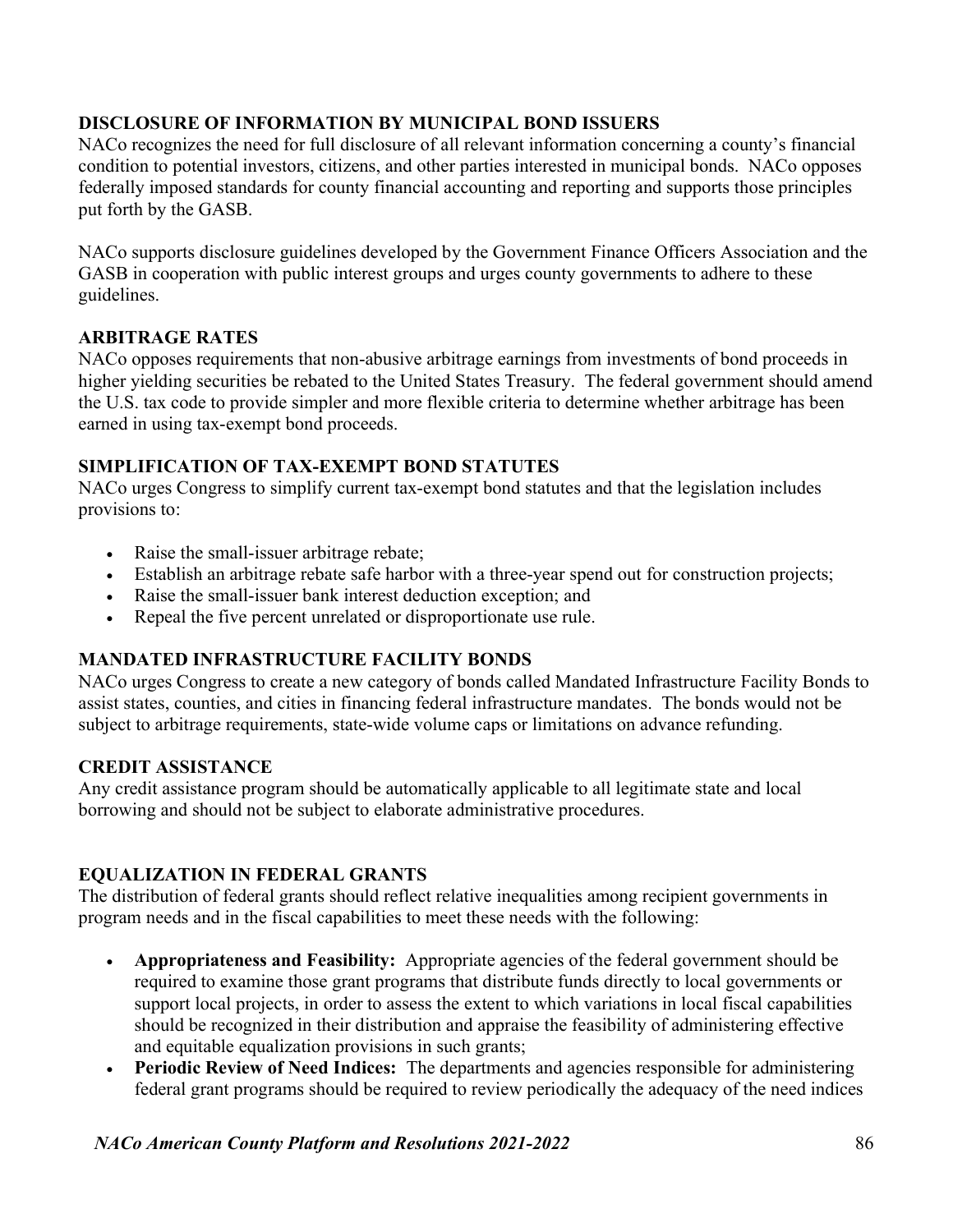employed in the respective grant programs and the appropriateness of their equalization provisions;

- Recognizing Disparities: States should be required to recognize disparities in fiscal needs and resources among local governments in the redistribution of federal grant funds; and
- Serving Incorporated Areas: All federal grant programs should include equitable criteria that recognize that county governments serve all citizens within their boundaries, including areas within incorporated municipalities. The distribution of federal assistance funds should be based on total county population when determining prime sponsorship or entitlement.

# BLOCK GRANTS

NACo urges Congress and the Administration to consider the following principles in developing block grant legislation:

- Emphasis should be on reducing expenses and not on shifting costs from the federal government to local taxpayers;
- Federal block grant legislation should be developed in close consultation with county officials;
- States should be required to jointly plan, review, accept, and publish comments from county officials on all expenditures of federal funds;
- Federal block grant funds for health, social services, employment, community and economic development, and criminal justice should be allocated to general purpose local governments where existing service delivery systems are in place;
- Reasonable transition time should be allowed to move from categorical to block grants and counties should be given sufficient time to adjust their own laws, budgets and administrative procedures to comply with changes in federal policy;
- Local flexibility should be permitted to address identifiable needs within the context of meeting broad national objectives;
- Block grant proposals should require political accountability for the expenditure of public funds at the county level;
- Accountability for the use of funds should be demonstrated through outcome measurements;
- State administration costs should be capped to what is reasonable and justifiable on the basis of current administrative costs; and
- If a federal mandate is eliminated or waived for a state it should be eliminated for local governments.

# GENERAL SERVICES ADMINISTRATION SCHEDULE CONTRACTS

Access to General Services Administration schedule contracts provides volume pricing and reduces unnecessary duplication of effort by multiple federal, state and local government contract managers to make public sector procurement more cost-effective. NACo supports total access for local governments to GSA schedule contracts, including access to "green" schedules.

# CONSULTATION IN FEDERAL DECISION-MAKING

The federal government should encourage early and meaningful involvement of elected public officials and their representative organizations in all aspects of national decision-making. The federal government should discern the difference between the partnership role of public elected officials and their representative groups and the advisory role of public interest groups representing non-elected officials.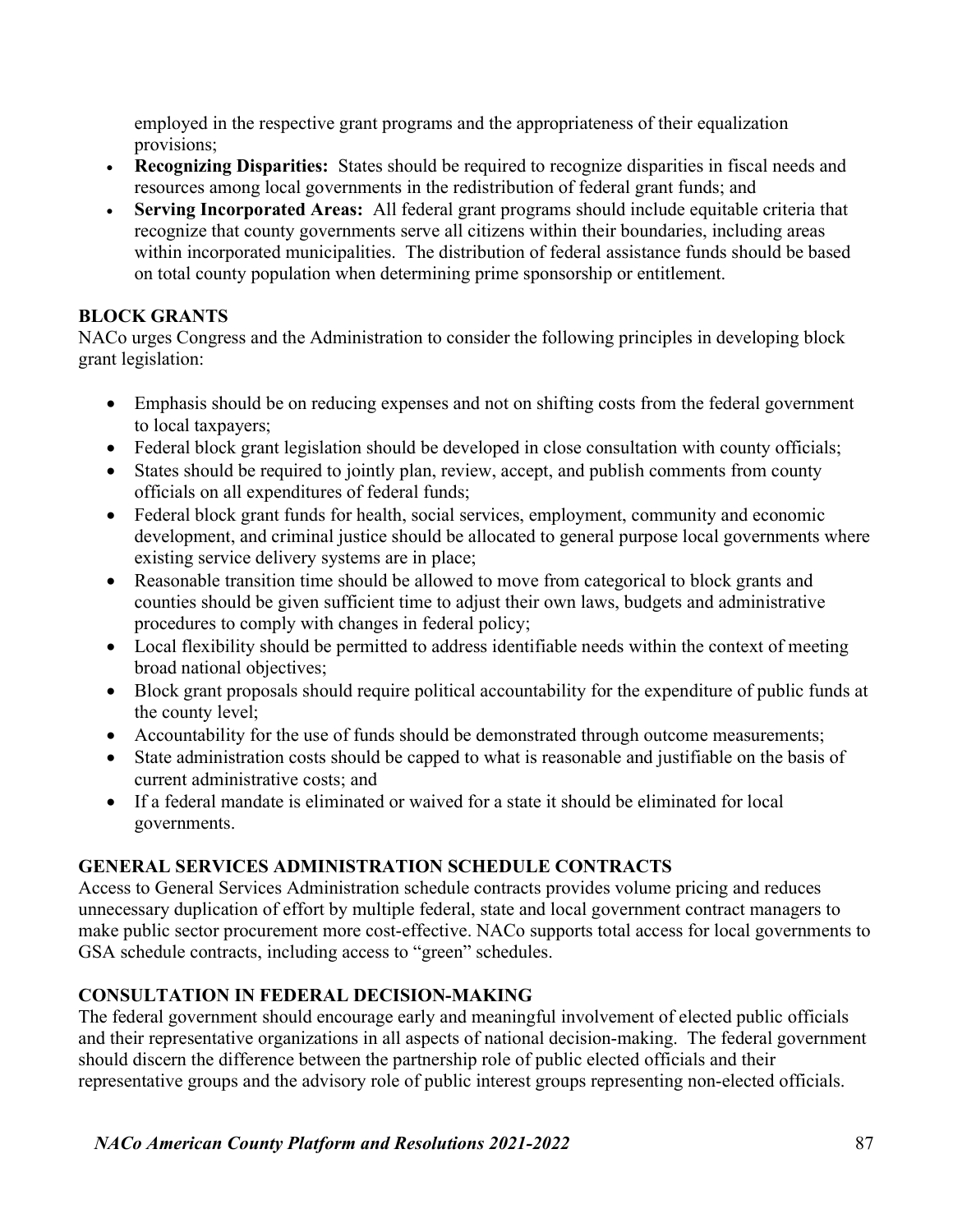# RECOGNITION OF FISCAL IMPACTS

The national government should protect the integrity of its state and local government partners by establishing an expanded fiscal impact policy. This policy should inform state and local governments of all anticipated regulatory and fiscal impacts of proposed policies on state and local budgets.

### MANDATE FUNDING

The federal government should fund local government for all costs associated with complying with mandates.

### **PREEMPTION**

Preemption of local authority is a growing concern of the nation's counties. Federal efforts to dictate implementation of traditional county responsibilities and functions undermine the concept of federalism and are contrary to the constitutional framework underlying federal/state/local relations. Therefore, NACo opposes any effort by the federal and state governments, or international agreement, to preempt local authorities. Federal preemption of local authority should not be initiated unless there is an overriding national issue and the fiscal impact on local government of such action has been evaluated closely.

Additionally, NACo opposes any federal legislative or regulatory initiatives that would preempt state and local taxing authority.

# DEDUCTIBILITY OF STATE AND LOCAL TAXES

The federal tax code should retain the deductibility of all state and local taxes, particularly the property tax, and it should reinstate the deductibility of sales taxes. NACo opposes any requirements that place the burden of responsibility on counties to determine and specify on real property tax bills the deductibility of those taxes and also opposes any requirement to report to the Internal Revenue Service the amount of taxes paid by each taxpayer.

#### SALES AND USE TAXES

NACo supports efforts to reduce the complexity of state and local sales and use tax laws. NACo also supports granting counties with the authority to enforce the collection of already existing sales and use taxes from remote sellers.

Congress consider legislation related to the collection of remote sales taxes, the legislation should:

- Establish a definition of what constitutes a reasonable "nexus" between a state or locality and a vendor;
- Establish a consistent definition of "small business" and the small business exemption;
- Utilize a destination-based taxing system for online and remote sales;
- Support and consider codifying the Streamlined Sales and Use Tax Agreement;
- Ensure local sales taxes are included in collection and distribution methods; and
- Not be used by the federal government as a means to undermine county government taxing authority and revenue streams.

# QUASI-GOVERNMENT INSTRUMENTALITIES

The federal government should not deprive counties of their effective power to tax through creation of quasi-governmental instrumentalities that are exempted from state and local taxes.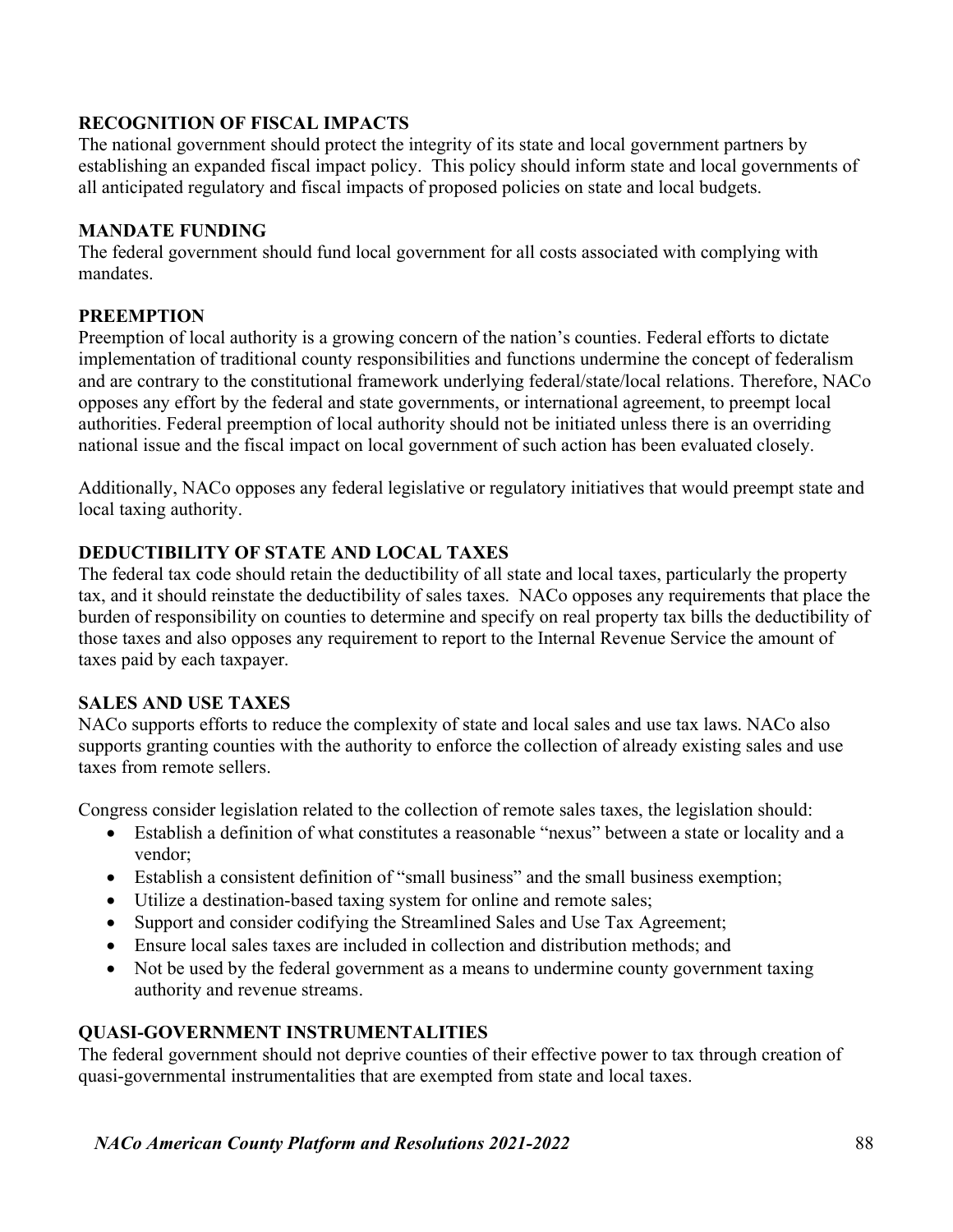# VALUATION AND ASSESSMENT DECISIONS

NACo opposes federal legislation that intrudes into state and local government valuation and assessment decisions.

# AD VALOREM TAXES

NACo opposes federal legislation that attempts to usurp state jurisdiction over ad valorem taxes.

# REFORM OF PROPERTY TAXES

The property tax should be regarded as a necessary part of an overall tax system because it raises a substantial amount of money and is, in fact, the largest single source of local tax revenue. However, property tax revenues are no longer sufficient to support all functions of local government, and the property tax is no longer the best measure of a person's ability to pay. Counties should have the ability to employ additional means of financing county government. NACo recommends the following policies to relieve and reform the property tax:

- Maintenance of Federal and State Funding: Federal and state financing of public assistance and income-maintenance programs should be maintained by federal and state governments.
- Reimbursement: Legislation should be enacted by the federal government or the states to reimburse counties for any loss in property tax revenues caused by legislation or by administrative action which reduces or exempts property from taxation, such as the holding of lands in trust for the benefit of Native Americans.

### INTERCEPT OF FEDERAL TAX REFUNDS

NACo supports federal legislation to permit the offset of federal tax refunds for state and local tax debts and outstanding court-ordered obligations in criminal and juvenile justice proceedings.

# FEDERAL TAX REFORM

NACo supports tax reform and simplification, and encourages Congress and the Administration to make it a priority.

# EMPLOYEE BENEFITS

A. Social Security and Medicare: NACo believes that participation in Social Security and Medicare should be optional for state and local public sector workers and should be based on the efficacy and soundness of state or local public employee retirement systems. Efforts to fund and improve Social Security and Medicare should not rely on the mandatory participation of state and local workers.

 Further, NACo believes that there should be no federal restrictions on the maintenance or initiation of separate or supplementary retirement, health or disability systems.

B. Pension and Retirement Benefits: NACo believes that all counties should provide all county employees with adequate pension and retirement benefits that are governed by county elected officials and that are exempt from tax and regulatory burdens. County pension plans should be required to fully disclose all plan information.

 NACo also believes that counties should implement strong fiduciary standards, prudent investment practices, sound funding procedures, and equitable vesting requirements. NACo supports the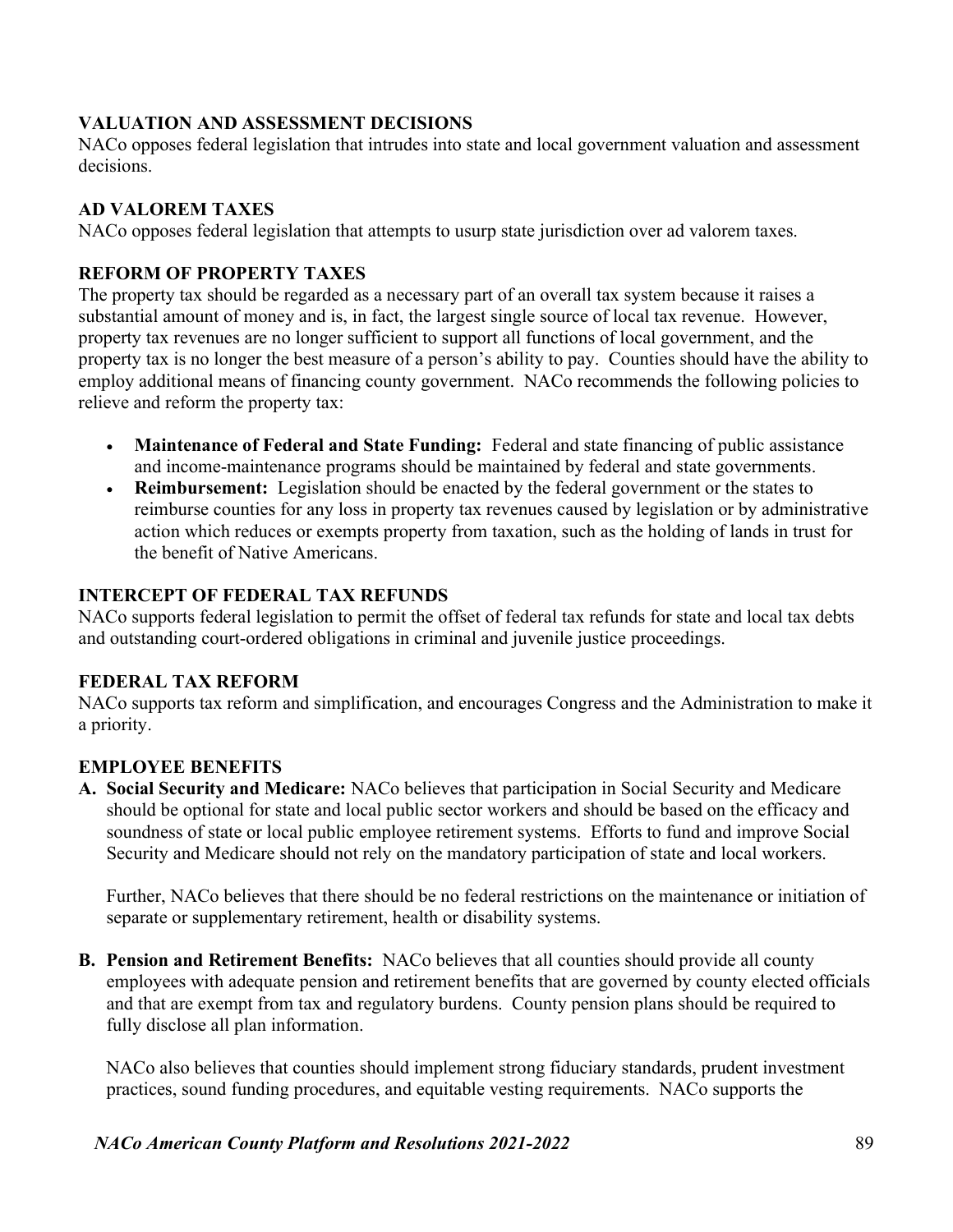continuation of deferred compensation (457) plans for county employees. County employees should be able to utilize these plans to adequately provide for their own retirements.

 NACo supports full portability of retirement benefits between all types of retirement plans and opposes any policy that would eliminate or limit the special features of state and local governmental retirement plans.

NACo supports pension reforms that would:

- Simplify county compliance with Section 415 of the Internal Revenue Code;
- Increase IRA limits and catch-up contributions to public sector plans;
- Allow for tax-free withdrawals for charitable purposes;
- Continue employer-sponsored 457 deferred compensation plans for county employees and increase benefit and contribution limits;
- Simplify rollover procedures between all types of plans; and
- Permit the purchase of service credits in governmental defined benefit plans.
- C. Workers' Compensation: Workers' Compensation laws must remain the prerogative of individual state legislatures.
- D. Employee Assistance Programs: NACo supports employee assistance programs that are designed to reduce absences from work and increase worker productivity. Employee assistance programs may address, but should not be limited to, alcohol and drug abuse, financial hardship, divorce, dysfunctional family relationships, and dysfunctional employees.
- E. Family and Medical Leave: NACo strongly supports family and medical leave programs that permit county employees to attend to family and medical matters without the threat of the loss of one's job or the loss of benefits or seniority. NACo also supports leave programs for county and other elected officials so that they may attend to their elected official duties without fear of termination, deductions from existing leave accounts, poor performance ratings or loss of other benefits.

#### COUNTY AND TRIBAL GOVERNMENT RELATIONS

The policy of NACo is to support government-to-government relations that recognize the role and unique interests of tribes, states, counties, and other local governments to protect all members of their communities and to provide governmental services and infrastructure beneficial to all – Indian and non-Indian alike.

NACo recognizes and respects the tribal right of self-governance to provide for tribal members and to preserve traditional tribal culture and heritage. In similar fashion, NACo recognizes and promotes selfgovernance by counties to provide for the health, safety, and general welfare of all members of their communities. To that end, NACo supports active participation by counties on issues and activities that have an impact on counties.

NACo supports the reaching of enforceable agreements between tribes and local governments concerning the mitigation of impacts of gaming or other development. NACo opposes any federal limitation on the ability of tribes, states, counties and other local governments to reach mutually acceptable and enforceable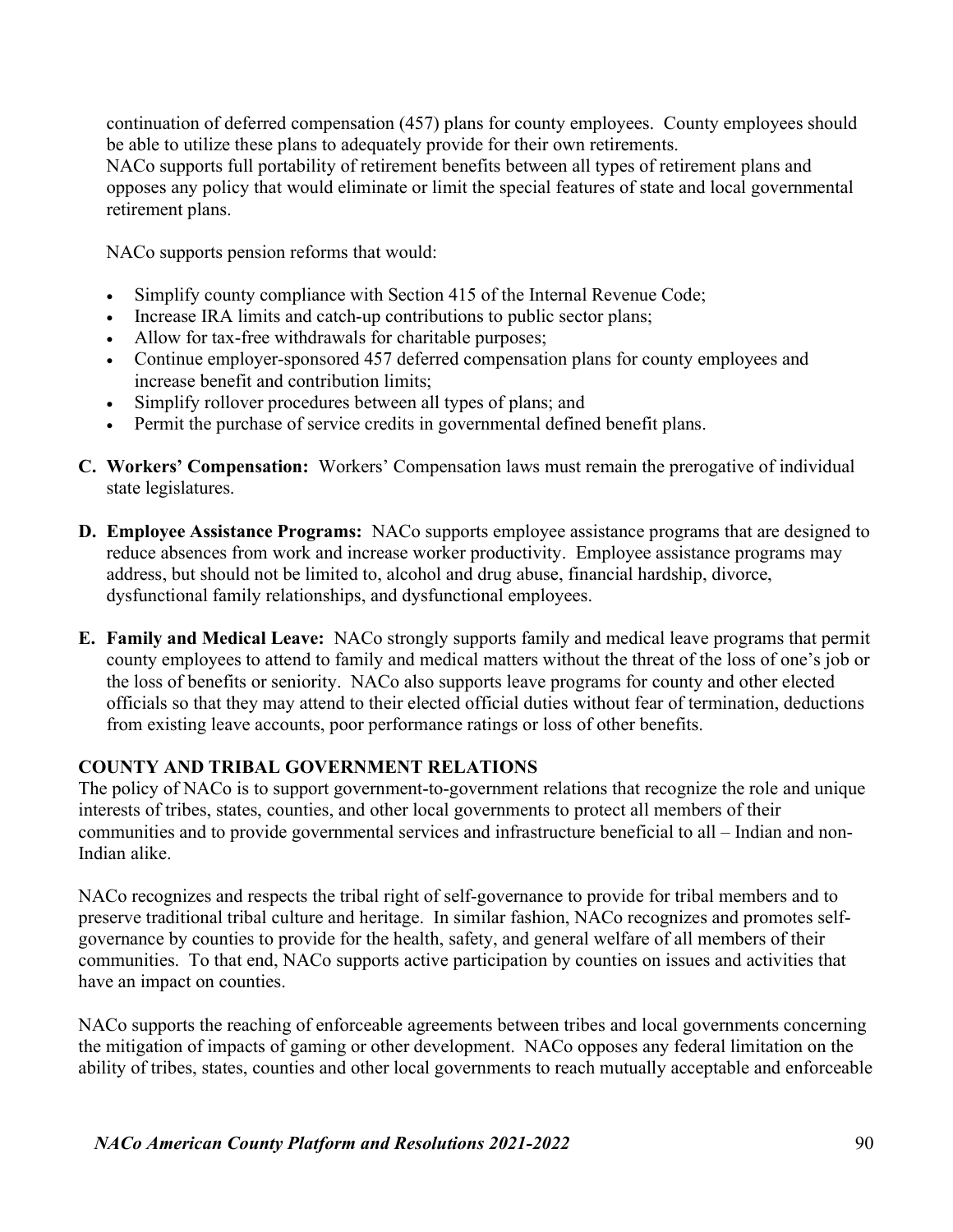agreements or on the ability of these governments to fulfill the purposes for which they have selfgovernance.

Nothing in federal law should interfere with the provision of public health, safety, welfare, or environmental services by local government. It is the policy of NACo to support legislation and regulation that preserves – and does not impair – the ability of counties to provide these services to the community.

# LANDS IN TRUST

NACo supports the improvement of the process by which lands are considered to be taken into trust, including revision of the Indian Reorganization Act of 1934, to require:

- adequate advance notice of applications,
- actual meaningful consultation (including providing counties 120 days to respond to applications and requiring the Department of the Interior/Bureau of Indian Affairs to respond within 90 days, in writing, to such comments explaining the rationale for acceptance or rejection of those comments), and
- to the extent constitutionally permissible, the consent of the affected counties.

NACo opposes administrative action or a legislative "quick fix" to overturn the United States Supreme Court decision in the case of Carcieri v. Salazar, 555 U.S., 129 S. Ct. 1058 (2009), which held that the Secretary of the Department of the Interior (DOI) lacks authority to take land into trust for tribes that were not "under federal jurisdiction" upon enactment of the Indian Reorganization Act (IRA) in 1934. NACo calls on Congress to address any Carcieri issues as part of a comprehensive examination and congressionally enacted reform of the fee land into trust process. This reform is necessary as the current federal fee to trust process as exercised under the IRA and as used under the "restored lands" exception to the Indian Gaming Regulatory Act (IGRA) is contrary to the original legislative intent; is without clear and enforceable standards; does not take into account county interests; and, at times, interferes with county ability to provide essential services to the community. NACo supports legislative changes to the trust process that also include full compensation to counties for lost tax revenue resulting from taking lands into federal jurisdiction.

#### GAMING

NACo supports the revision of the IGRA to require consultation with and mitigation of identified impacts on affected local governments and the implementation of accountability procedures.

#### **ELECTIONS**

Counties administer the nation's elections and must be an integral stakeholder in any meaningful reform of our election process. Counties have traditionally administered and financed elections in the United States because the vast differences in geographic and population sizes, language needs and other local requirements necessitate differences in elections administration. This local and disparate election administration also assists in elections security. Therefore, NACo opposes any legislation that imposes specific and impractical requirements regarding equipment, procedures, and personnel responsibilities. Further, while NACo believes that post-election audits are an integral part of securing our elections and supports efforts to develop and assist counties in implementing best practices, NACo opposes any

NACo American County Platform and Resolutions 2021-2022 91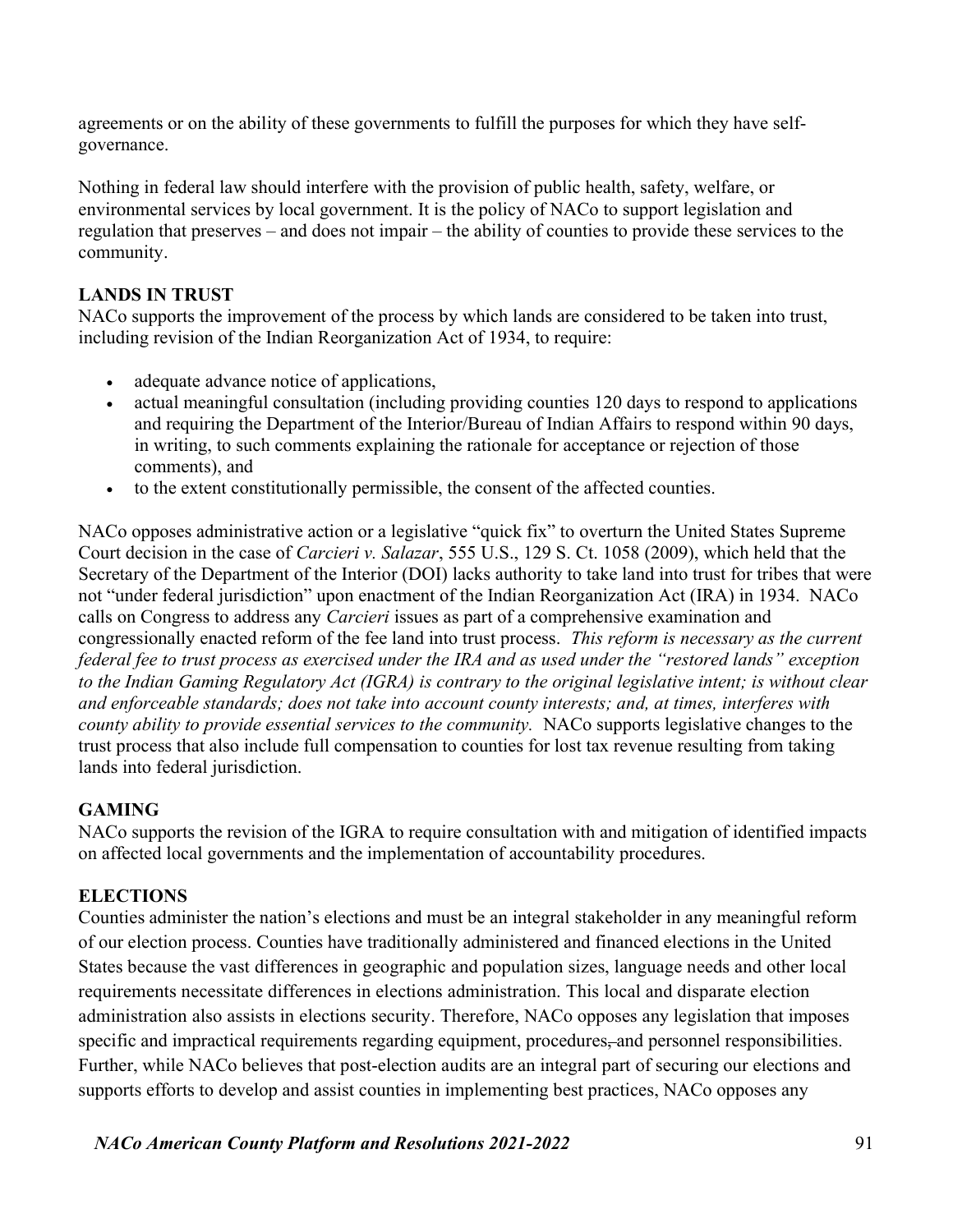legislation that requires any specific methodologies. Counties additionally opposes unfunded mandates and insufficient deadlines with regard to federal election reform. NACo further asserts that counties should not be held liable for state failures to comply with election requirements imposed by the federal government.

NACo strongly supports the role and functions of the U.S. Election Assistance Commission (EAC) which recognizes and focuses on the importance of rigorous testing of voting equipment and brings together election technology experts and local election officials to develop guidelines and standards that protect our critical infrastructure and appreciates the efficiencies and cost savings of voluntary federal certification. NACo supports this process and opposes any legislation that seeks to create further federal certification processes in addition to the EAC certification. Further, NACo appreciates the important role the EAC plays in coordinating collaborative efforts among local, state and federal government officials in addressing issues associated with the field of election administration.

# ELECTION FUNDING

Counties support a consistent, predictable and dedicated federal funding stream to assist counties with meeting the significant federal requirements already imposed on local governments administering elections. Federal funding dedicated to election administration should be administered in coordination and in consultation with local governments, including an assurance that a portion of the funding be made available to the discretion of local governments. A consistent federal funding stream would allow counties to prepare for future technology and security updates, as well as to provide continued access to voters that have challenges as required by existing federal laws such as the Voting Rights Act and Uniformed and Overseas Citizens Absentee Voting Act (UOCAVA). Additionally, any new federal legislation or regulations on local election administration must be fully funded and should acknowledge the substantial variety of administration techniques employed in states and counties across the country.

# ELECTION SECURITY

Counties believe secure elections are a central component of our nation. NACo supports efforts by Congress to combat the cybersecurity threats that are already negatively impacting public perception of the integrity of elections. Any legislation should involve county election authorities in addressing these threats and include provisions requiring information sharing between federal, state and local authorities.

NACo believes it is essential that election cybersecurity guidelines and grant administration remain coordinated within the existing structure of the Election Assistance Commission (EAC) rather than having a new federal entity develop potentially conflicting guidelines.

In general, NACo urges Congress to adhere to the following guidelines when enacting election cybersecurity legislation:

• Increase the availability to local governments of interim election preparedness grants and the accessibility of these grants to counties, with criteria based on security principles rather than specific technologies;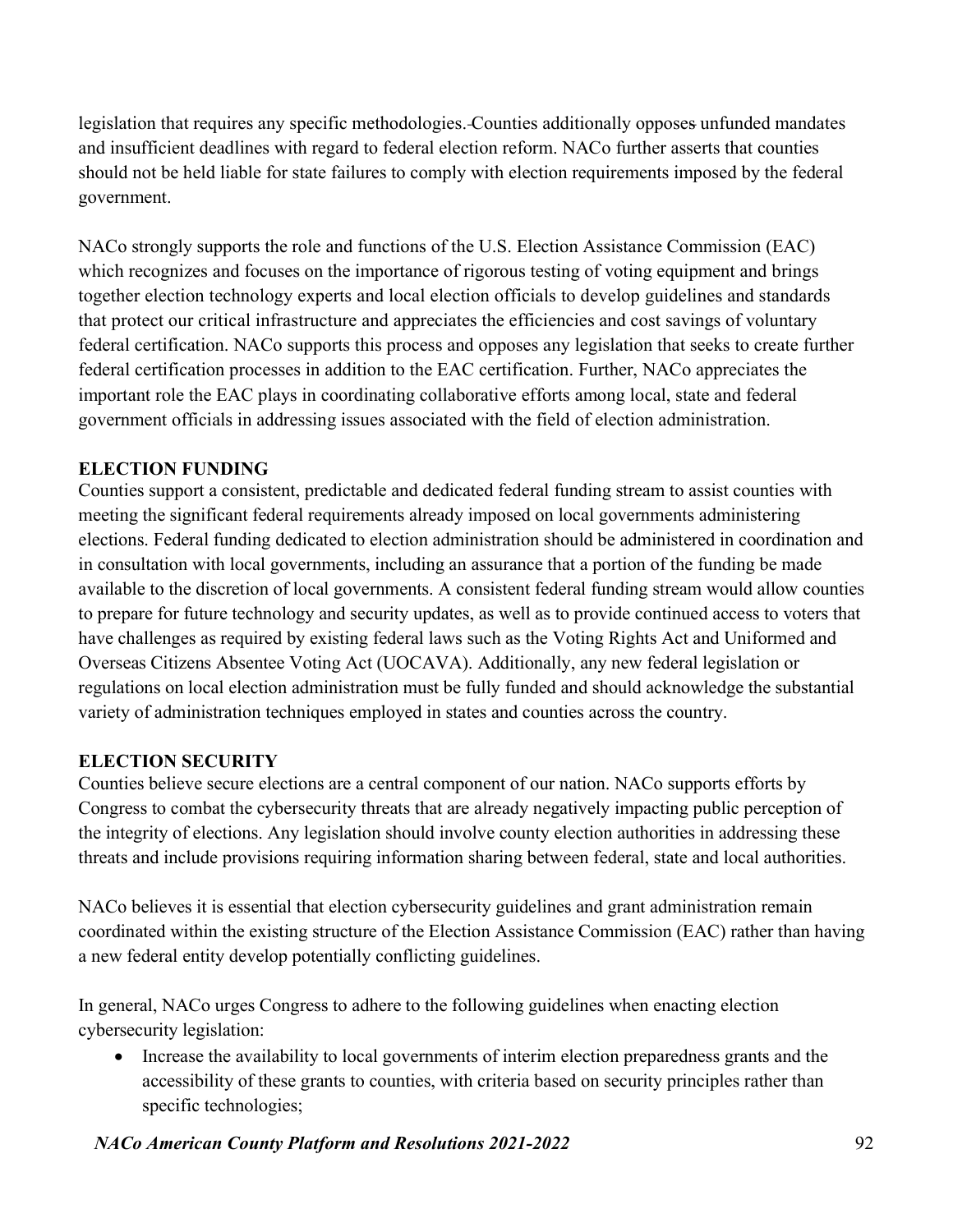- Authorize a separate and sustainable allocation of funds for local governments;
- Utilize advisory panels already in existence, such as the EAC, Government Coordinating Council, or Election Infrastructure Information Sharing and Analysis Center (EI-ISAC), or otherwise give significant representation to local authorities (including local government Chief Information Officers) on any new advisory panel on election cybersecurity;
- Maximize flexibility and opportunities for nimble, innovative and secure tabulation auditing protocols;
- Provide county election officials, government Chief Information Officers and other county technology offices with maximum information about cyber threats; and
- Avoid inclusion of a "hack the election" program, or else place it under the EAC.

# TOOLS FOR MINORITY LANGUAGE OUTREACH UNDER THE VOTING RIGHTS ACT

NACo expresses concern that the federal government does not provide the essential resources needed for voters who require assistance to participate in our democracy. Many counties lack essential tools required to comply with Section 203 of the Voting Rights Act and serve the needs of voters who are limited English-proficient.

NACo encourages full funding for the Census Bureau and additional funding for the Department of Justice and/or the Census Bureau to notify affected jurisdictions upon publication in the Federal Register of any coverage determination under Section 203 of the Voting Rights Act. Such notice should specify the basis for the coverage determination and should include a data supplement for use in targeting outreach required under Section 203. This supplement should disaggregate the demographic data used to determine coverage by census tract or other smallest level appropriate.

#### THE POSTAL SYSTEM IS A PARTER IN ELECTIONS

NACo supports a domestic and international mail system that supports our election system and ensures that all voters, including those in the military and overseas, are able to fairly and freely participate in our elections. Such a system would include high quality delivery methods, tracking and notice of changes in the system to impacted local governments.

NACo also supports the establishment of a discounted Presort First-Class postage rate, similar to that enjoyed by federal agencies such as the Internal Revenue Service, for specified local government mailings mandated by federal or state law, such as voter registrations, election ballot mailings, property tax statements, summonses, and jury duty pay.

# REPEAL OF THE REAL ID ACT

NACo urges repeal of the Real ID Act of 2005. It places an unfair burden on the motoring public, threatens privacy, and leaves citizens vulnerable to identity theft. The Act fails to accomplish its mission of improving security. NACo urges the federal government to ensure that Homeland Security should start at home by allowing driver's license renewal services to remain at home.

#### AMERICAN COMMUNITY SURVEY

NACo supports nationwide implementation of the American Community Survey to improve the utility of census data and permit more frequent releases of data to demonstrate emerging local and regional trends.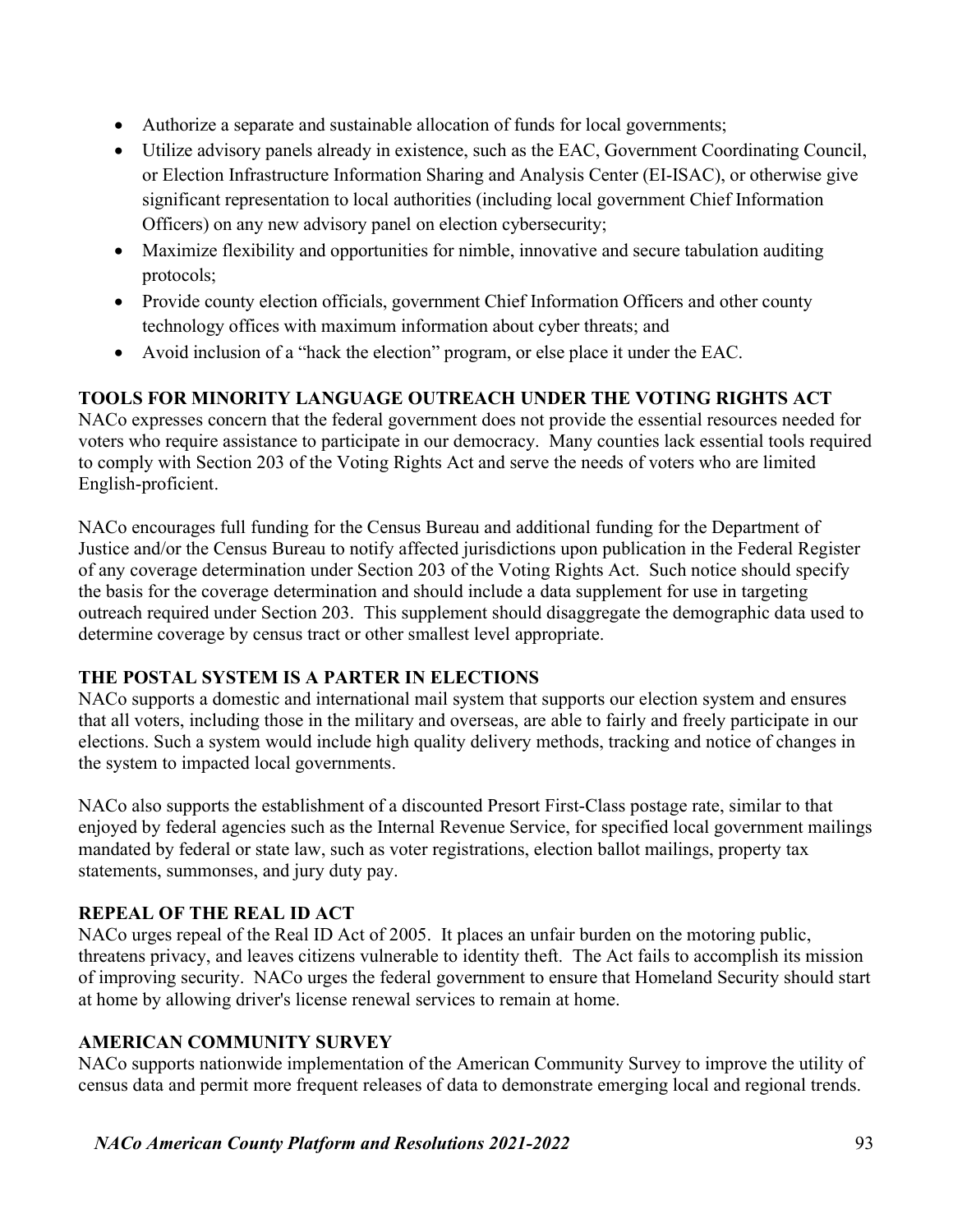In particular, NACo recognizes the importance of the American Community Survey to identifying and serving veterans across the country.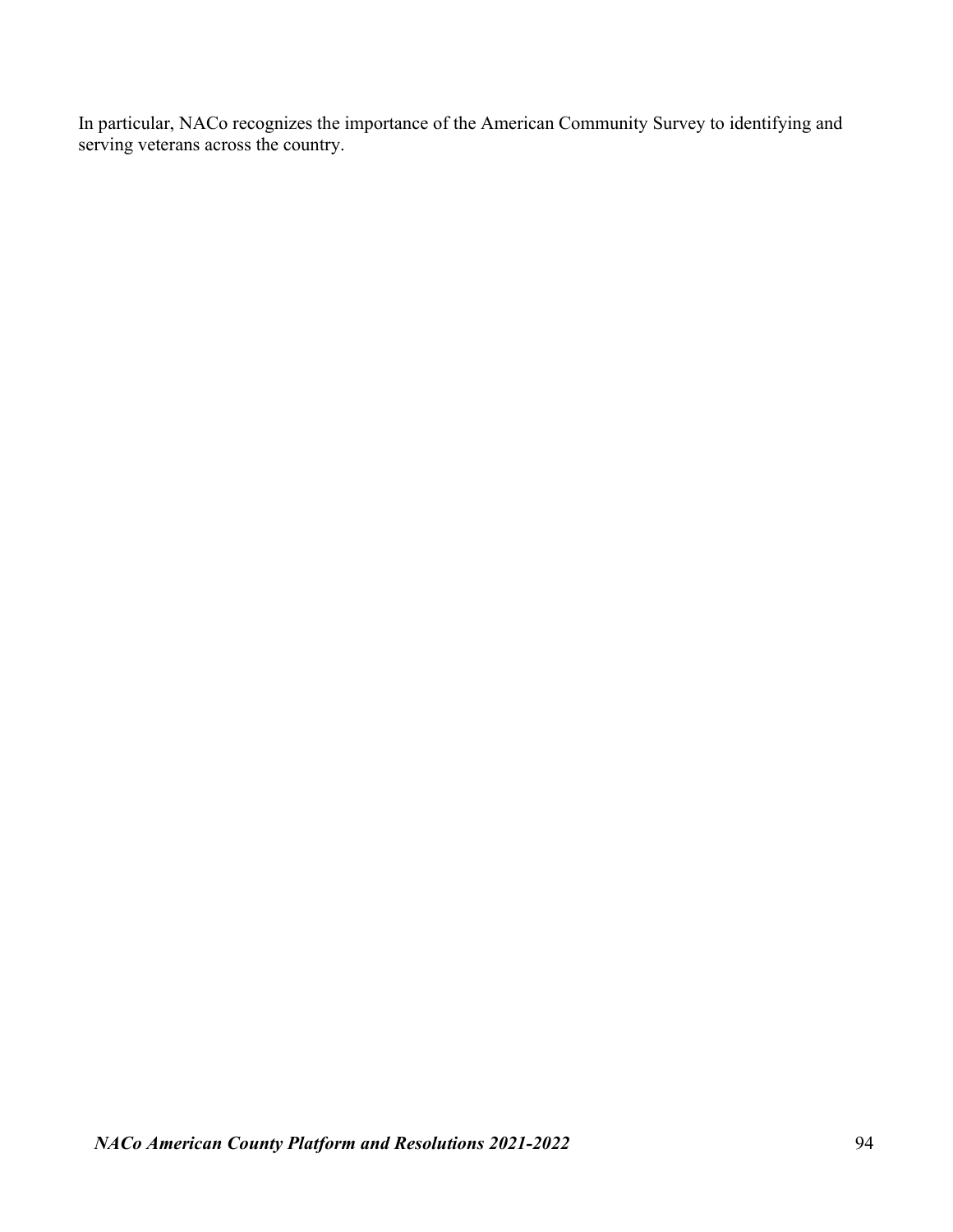# FINANCE, PENSIONS AND INTERGOVERNMENTAL AFFAIRS RESOLUTIONS

#### Resolution on Support for Tax Incentives for Fire Sprinkler System Installations in High-Rise Buildings

Issue: Fires in high-rise buildings are especially dangerous for building occupants and firefighters alike. Many owners of older high-rise buildings are unable to afford the costs of retrofitting their buildings with a fire sprinkler system. The current tax code forces high-rise building owners to depreciate the cost of these installations over 39 years in commercial properties and 27.5 years in residential ones. This acts as a disincentive as most property owners will sell their building before then and be unable to recoup the project costs.

Policy: NACo urges Congress to pass the High-Rise Fire Sprinkler Incentive Act, which will accelerate the depreciation schedule for fire sprinklers in all high-rise buildings to 15 years.

#### Approved | July 11, 2021

#### Resolution Urging Congressional and Administration Commitment to Timely Enactment of Federal Budget Appropriations and No More Shutdowns

Issue: The purpose of this resolution is to urge Congress and the President to work together to enact all federal budget appropriations bills by Oct. 1 of each new fiscal year, thereby avoiding continuing resolutions and government shutdowns, which create costly delays and uncertainty in providing federal assistance and programs for US counties and their residents.

Policy: The National Association of Counties (NACo) urges Congress and the President to commit to working together to get agreement on all spending legislation by Oct. 1 of each year. This is a fundamental responsibility of both Congress and the President and should be taken more seriously. Counties work hard to get their budgets approved on a timely basis, and Congress should do the same. Our citizens deserve no less.

#### Approved | July 11, 2021

#### Resolution on Federal Government Nonpayment of Special District Fees

Issue: The federal government refuses to pay its fair share, arguing it is a tax rather than a fee.

Policy: The National Association of Counties (NACo) supports federal regulatory and legislative efforts to ensure the federal government pays its fair share of special district fees.

#### Approved | July 11, 2021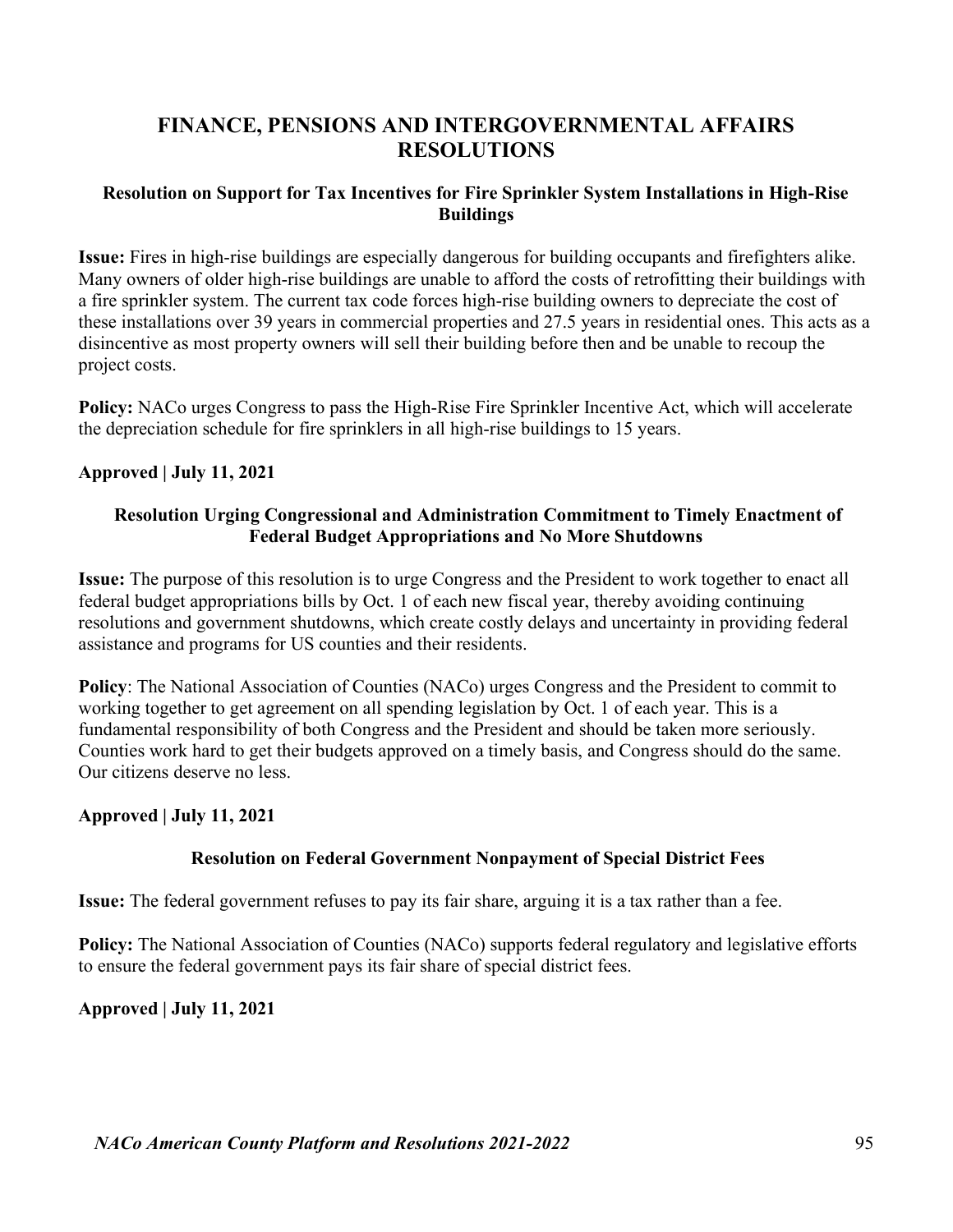#### Resolution Supporting the Municipal Advisor Rule

Issue: The Security and Exchange Commission's (SEC) Municipal Advisor rule under the Dodd-Frank Act.

Policy: The National Association of Counties (NACo) supports the 2013 rule released by the Securities and Exchange Commission (SEC) on the Registration of Municipal Advisors (MA), as well as the operational guidance released by the SEC. Counties support regulations separating the duties between MAs and financial advisors to prevent manipulation of government finances or use of government financial transactions for personal gain.

#### Approved | July 11, 2021

#### Resolution to Preserve Municipal Investment Options and Access to Capital for Public Infrastructure and Economic Development

Issue: Recent Securities and Exchange Commission (SEC) rules altering money market funds and reducing access to capital markets used to finance infrastructure development projects.

Policy: The National Association of Counties (NACo) supports legislation to preserve communities' access to capital and promote economic development by expressly permitting any money market fund with the choice to operate on a stable net asset value (NAV) basis if it adheres to certain requirements and restrictions. Such legislation should not have any impact on the other changes to the regulation of money market funds that were by the Securities and Exchange Commission (SEC) in 2010 and 2014.

#### Approved | July 11, 2021

#### Resolution Supporting Remediation of Abandoned Buildings on Tribal Lands

Issue: Across the nation, on tribal lands, many abandoned buildings that were once schools, federal offices and clinics have been abandoned by the federal government. The federal buildings are dilapidated, no longer in use, and need to be removed or restored for other use.

Policy: The National Association of Counties (NACo) urges Congress to provide federal funding and necessary resources to remove dilapidated federal buildings or restore federal buildings in tribal communities.

#### Approved | July 11, 2021

#### Resolution Requesting the Office of Management and Budget to Conduct Additional Analysis on its Proposal to Change the Definition of Metropolitan Statistical Areas

Issue: A proposed change in the Office of Management and Budget's (OMB) definition of Metropolitan Statistical Areas (MSA) moves the minimum population of core MSA cities from 50,000 to 100,000, fundamentally changing the federal definition of urban and rural. Although OMB originally did not mean for the classification to be used in funding decisions, currently many federal programs do use the

NACo American County Platform and Resolutions 2021-2022 96